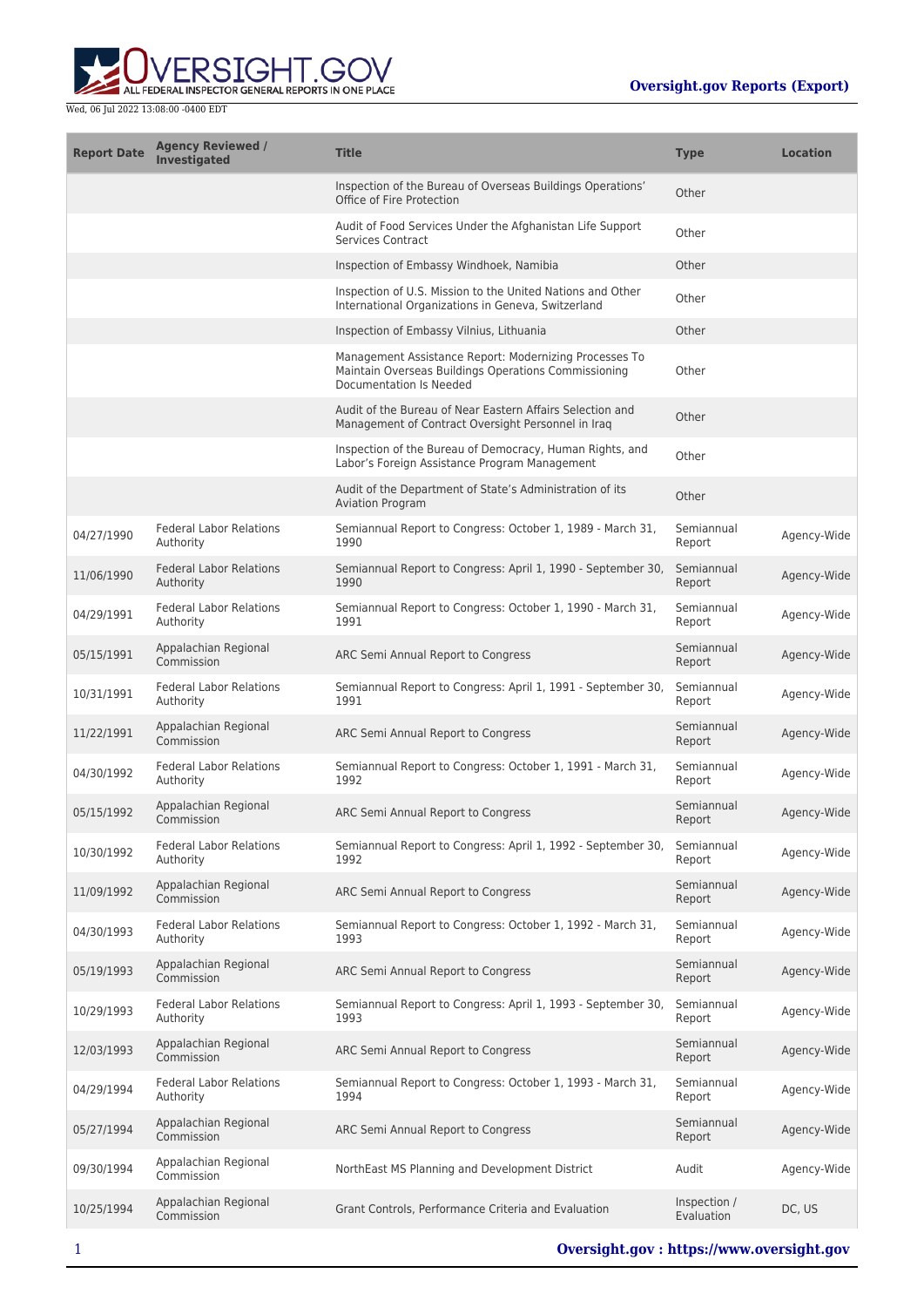## **Oversight.gov Reports (Export)**



| <b>Report Date</b> | <b>Agency Reviewed /</b><br>Investigated    | <b>Title</b>                                                         | <b>Type</b>                | <b>Location</b> |
|--------------------|---------------------------------------------|----------------------------------------------------------------------|----------------------------|-----------------|
| 10/26/1994         | <b>Federal Labor Relations</b><br>Authority | Semiannual Report to Congress: April 1, 1994 - September 30,<br>1994 | Semiannual<br>Report       | Agency-Wide     |
| 10/27/1994         | Appalachian Regional<br>Commission          | Regional Tourism Initiative                                          | Review                     | KY, US          |
| 12/05/1994         | Appalachian Regional<br>Commission          | I-1 Visa Waiver - MD                                                 | Inspection /<br>Evaluation | MD, US          |
| 12/05/1994         | Appalachian Regional<br>Commission          | ARC Semi Annual Report to Congress                                   | Semiannual<br>Report       | Agency-Wide     |
| 12/08/1994         | Appalachian Regional<br>Commission          | J-1 Visa Waiver - VA                                                 | Inspection /<br>Evaluation | VA, US          |
| 12/08/1994         | Appalachian Regional<br>Commission          | J-1 Visa Waiver - WV                                                 | Inspection /<br>Evaluation | WV, US          |
| 12/19/1994         | Appalachian Regional<br>Commission          | I-1 Visa Waiver - WV                                                 | Inspection /<br>Evaluation | WV, US          |
| 12/21/1994         | Appalachian Regional<br>Commission          | Review of the Research Foundation of State University of NY          | Review                     | NY, US          |
| 12/23/1994         | Appalachian Regional<br>Commission          | J-1 Visa Waiver - WV                                                 | Review                     | WV, US          |
| 01/04/1995         | Appalachian Regional<br>Commission          | WV Department of Commerce Labor and Environmental<br>Resources       | Audit                      | Agency-Wide     |
| 02/22/1995         | Appalachian Regional<br>Commission          | Consolidated Technical Assistance Grant - AL                         | Audit                      | AL, US          |
| 03/07/1995         | Appalachian Regional<br>Commission          | J-1 Visa Waiver - AL                                                 | Inspection /<br>Evaluation | AL, US          |
| 03/08/1995         | Appalachian Regional<br>Commission          | LEED Grant - Economic Development Institute                          | Audit                      | AL, US          |
| 03/09/1995         | Appalachian Regional<br>Commission          | J-1 Visa Waiver - AL                                                 | Inspection /<br>Evaluation | AL, US          |
| 03/28/1995         | Appalachian Regional<br>Commission          | Enterprise Development Program                                       | Audit                      | PA, US          |
| 03/28/1995         | Appalachian Regional<br>Commission          | Upper Catawba River Basin Water Quality Program                      | Audit                      | NC, US          |
| 03/28/1995         | Appalachian Regional<br>Commission          | <b>SEDA - Council of Governments</b>                                 | Audit                      | PA, US          |
| 03/28/1995         | Appalachian Regional<br>Commission          | Buckeye Hills-Hocking Valley Regional Development                    | Audit                      | OH, US          |
| 03/28/1995         | Appalachian Regional<br>Commission          | OH Valley Regional Development Commission                            | Audit                      | OH, US          |
| 03/28/1995         | Appalachian Regional<br>Commission          | NC Western Piedmont Council of Government                            | Audit                      | NC, US          |
| 03/28/1995         | Appalachian Regional<br>Commission          | SC Appalachian Council of Governments - RLF                          | Audit                      | SC, US          |
| 03/31/1995         | Appalachian Regional<br>Commission          | MS Resource Center Development Project                               | Audit                      | MS, US          |
| 03/31/1995         | Appalachian Regional<br>Commission          | Business Development RLF - SC                                        | Audit                      | Agency-Wide     |
| 03/31/1995         | Appalachian Regional<br>Commission          | Seneca Trail Resource Conservation and Development Council Review    |                            | NY, US          |
| 04/12/1995         | Appalachian Regional<br>Commission          | Excellence Project at Dalton High School                             | Audit                      | GA, US          |
| 04/25/1995         | Appalachian Regional<br>Commission          | Dental Care for Appalachia Children                                  | Audit                      | KY, US          |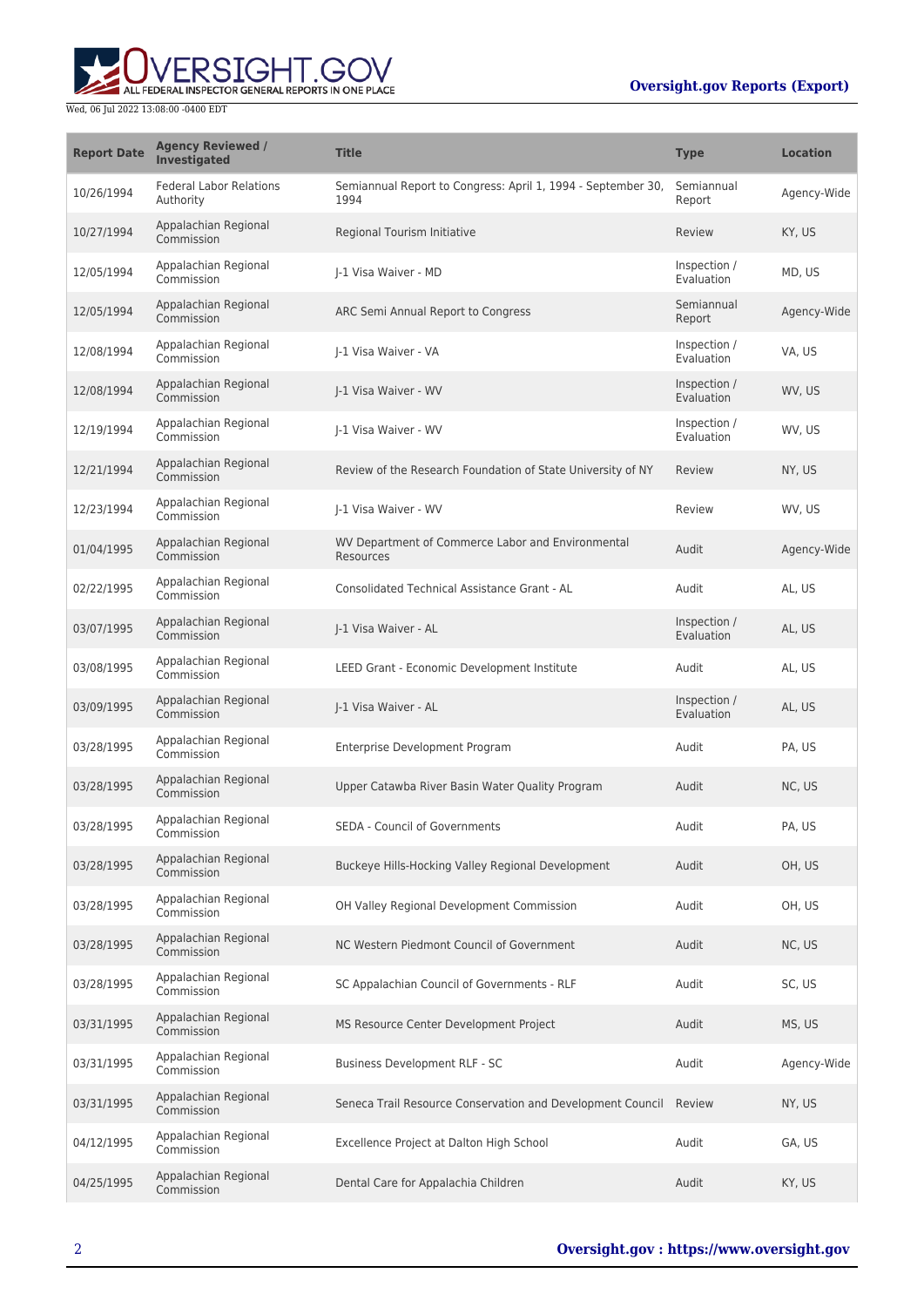## **Oversight.gov Reports (Export)**



| <b>Report Date</b> | <b>Agency Reviewed /</b><br><b>Investigated</b> | <b>Title</b>                                                                            | <b>Type</b>                | <b>Location</b> |
|--------------------|-------------------------------------------------|-----------------------------------------------------------------------------------------|----------------------------|-----------------|
| 04/27/1995         | Appalachian Regional<br>Commission              | Western MD Multi Bank Community Development Corporation                                 | Audit                      | MD, US          |
| 04/27/1995         | Appalachian Regional<br>Commission              | Western MD Community College Video Network                                              | Audit                      | MD, US          |
| 04/27/1995         | Appalachian Regional<br>Commission              | Tri-County Council for Western MD                                                       | Audit                      | MD, US          |
| 04/28/1995         | Appalachian Regional<br>Commission              | Building the Economic Cornerstone of WV                                                 | Review                     | WV, US          |
| 04/28/1995         | <b>Federal Labor Relations</b><br>Authority     | Semiannual Report to Congress: October 1, 1994 - March 31,<br>1995                      | Semiannual<br>Report       | Agency-Wide     |
| 05/01/1995         | Appalachian Regional<br>Commission              | Controls over Contracts/Grants with Expired Performance<br>Periods                      | Review                     | DC, US          |
| 05/02/1995         | Appalachian Regional<br>Commission              | NC Department of Administration - Consolidated Technical<br><b>Assistance Grant</b>     | Audit                      | NC, US          |
| 05/08/1995         | Appalachian Regional<br>Commission              | Review of Hindman Settlement School                                                     | Review                     | KY, US          |
| 05/18/1995         | Appalachian Regional<br>Commission              | ARC Semi Annual Report to Congress                                                      | Semiannual<br>Report       | Agency-Wide     |
| 06/05/1995         | Appalachian Regional<br>Commission              | Infrastructure Development for the 21st Century                                         | Audit                      | VA, US          |
| 06/20/1995         | Appalachian Regional<br>Commission              | Review of TN Center for Research and Development                                        | Review                     | TN, US          |
| 06/30/1995         | Appalachian Regional<br>Commission              | Full Time School/Summer Tutorial Program for Dyslexic<br><b>Students</b>                | Review                     | KY, US          |
| 07/11/1995         | Appalachian Regional<br>Commission              | NY State Summer Institutes Grant                                                        | Review                     | NY, US          |
| 08/01/1995         | Appalachian Regional<br>Commission              | <b>WV Telelearning Network</b>                                                          | Audit                      | WV, US          |
| 08/25/1995         | Appalachian Regional<br>Commission              | Review of Friendship House Inc.                                                         | Review                     | GA, US          |
| 09/25/1995         | Appalachian Regional<br>Commission              | Review of TN Department of Education Adult Literacy                                     | Review                     | Agency-Wide     |
| 09/26/1995         | Appalachian Regional<br>Commission              | Review of Ohio Department of Development, Appalachian<br>Industrial Re-training Project | Review                     | OH, US          |
| 09/28/1995         | Appalachian Regional<br>Commission              | Review of Health Care Information                                                       | Review                     | OH, US          |
| 09/30/1995         | Appalachian Regional<br>Commission              | Flexible Manufacturing Networks                                                         | Review                     | Agency-Wide     |
| 10/10/1995         | Appalachian Regional<br>Commission              | Review of Seedling Grants Program                                                       | Audit                      | KY, US          |
| 10/10/1995         | Appalachian Regional<br>Commission              | TN Department of Economic and Community Devlopment                                      | Audit                      | TN, US          |
| 11/03/1995         | Appalachian Regional<br>Commission              | ARC Semi Annual Report to Congress                                                      | Semiannual<br>Report       | Agency-Wide     |
| 11/29/1995         | Appalachian Regional<br>Commission              | RLF Enterprise Development Grants and Regional Incubator<br>Grant                       | Review                     | Agency-Wide     |
| 11/30/1995         | Appalachian Regional<br>Commission              | Rural Health Care Expansion Project                                                     | Review                     | WV, US          |
| 12/13/1995         | Appalachian Regional<br>Commission              | <b>Consolidated Technical Assistance Grant - NY</b>                                     | Audit                      | NY, US          |
| 12/15/1995         | Appalachian Regional<br>Commission              | J-1 Visa Waiver - KY                                                                    | Inspection /<br>Evaluation | KY, US          |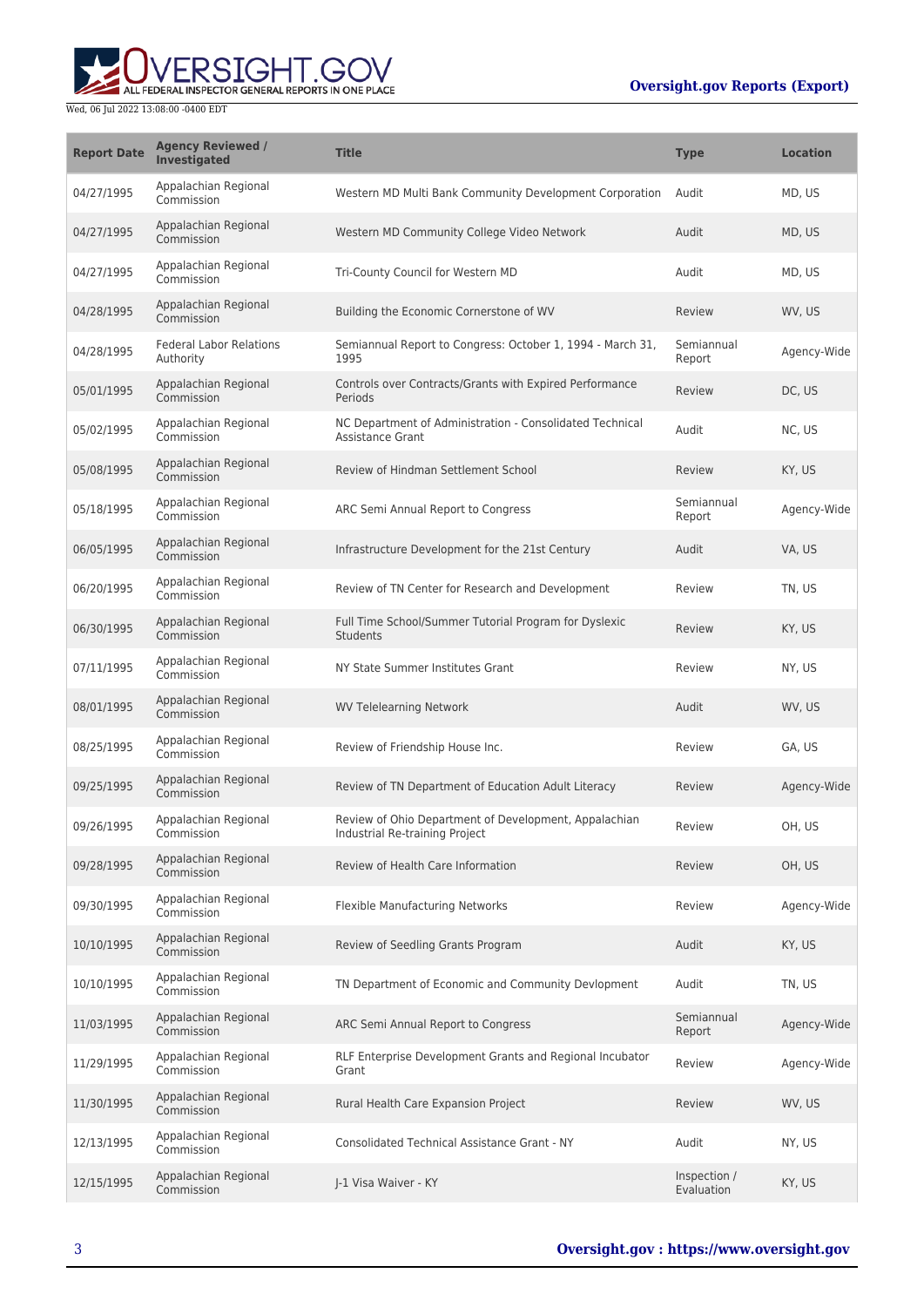

| <b>Report Date</b> | <b>Agency Reviewed /</b><br><b>Investigated</b> | <b>Title</b>                                                                                                         | <b>Type</b>                | <b>Location</b>                    |
|--------------------|-------------------------------------------------|----------------------------------------------------------------------------------------------------------------------|----------------------------|------------------------------------|
| 12/15/1995         | Appalachian Regional<br>Commission              | I-1 Visa Waiver - WV                                                                                                 | Inspection /<br>Evaluation | WV, US                             |
| 12/18/1995         | Appalachian Regional<br>Commission              | J-1 Visa Waiver - Survey Selected Health Care Providers                                                              | Inspection /<br>Evaluation | Agency-Wide                        |
| 12/20/1995         | Appalachian Regional<br>Commission              | I-1 Visa Waiver - KY                                                                                                 | Inspection /<br>Evaluation | KY, US                             |
| 12/21/1995         | Appalachian Regional<br>Commission              | Appalachian Workforce Development Project                                                                            | Audit                      | PA, US                             |
| 01/02/1996         |                                                 | 1993 CROP DISASTER PAYMENTS - BROOKS/IIM HOGG COS.,<br>TX                                                            | Audit                      |                                    |
| 01/02/1996         | Appalachian Regional<br>Commission              | Memorandum Report on ARC Travel Vouchers and<br><b>Reimbursement Calculations</b>                                    | Inspection /<br>Evaluation | DC, US                             |
| 01/17/1996         | Appalachian Regional<br>Commission              | Enhancing Manufacturing Competitiveness in Appalachia                                                                | Audit                      | OH, US                             |
| 02/28/1996         | Appalachian Regional<br>Commission              | Review of Onan Corporation Employee Training Program                                                                 | Audit                      | AL, US                             |
| 03/21/1996         | Appalachian Regional<br>Commission              | Response to Survey on Grantee Claims Processing                                                                      | Inspection /<br>Evaluation | DC, US                             |
| 03/22/1996         | Appalachian Regional<br>Commission              | Interim Survey Report of ARC Grants Awarded for Industrial<br>Park Site Improvements                                 | Inspection /<br>Evaluation | Agency-Wide                        |
| 03/26/1996         | Appalachian Regional<br>Commission              | Report on Research Foundation of SUNY Regional<br>Development Initiative to Enhance Manufacturing<br>Competitiveness | Review                     | NY, US                             |
| 03/27/1996         | Appalachian Regional<br>Commission              | Three River Waste Management Authority                                                                               | Audit                      | MS, US                             |
| 03/29/1996         | Appalachian Regional<br>Commission              | I-1 Visa Waiver - SC                                                                                                 | Inspection /<br>Evaluation | SC, US                             |
| 04/03/1996         | Appalachian Regional<br>Commission              | J-1 Visa Waiver - SC                                                                                                 | Inspection /<br>Evaluation | SC, US                             |
| 04/03/1996         | Appalachian Regional<br>Commission              | Cullman Water Reservoir Project                                                                                      | Audit                      | AL, US                             |
| 04/19/1996         | Appalachian Regional<br>Commission              | Review of Interactive Distance Learning Network                                                                      | Audit                      | AL, US                             |
| 04/29/1996         | <b>Federal Labor Relations</b><br>Authority     | Semiannual Report to Congress: October 1, 1995 - March 31,<br>1996                                                   | Semiannual<br>Report       | Agency-Wide                        |
| 05/01/1996         | Appalachian Regional<br>Commission              | Immunization Outreach Program for Appalachian Children                                                               | Audit                      | SC, US                             |
| 05/02/1996         | Appalachian Regional<br>Commission              | <b>Consolidated Technical Assistance Grant - MS</b>                                                                  | Audit                      | $\cdot$ MS, US<br>$\bullet$ MS, US |
| 05/05/1996         | Appalachian Regional<br>Commission              | Financial Statements and Single Audit Review - North Central<br><b>PA</b>                                            | Inspection /<br>Evaluation | Agency-Wide                        |
| 05/15/1996         | Appalachian Regional<br>Commission              | WV Rural Development Council Empowerment Zone &<br><b>Enterprise Communities Program</b>                             | Audit                      | WV, US                             |
| 05/15/1996         | Appalachian Regional<br>Commission              | Kanawha County Schools Regulatory Training Center                                                                    | Audit                      | WV, US                             |
| 05/15/1996         | Appalachian Regional<br>Commission              | Alliance for the Arts                                                                                                | Audit                      | WV, US                             |
| 05/17/1996         | Appalachian Regional<br>Commission              | ARC Semi Annual Report to Congress                                                                                   | Semiannual<br>Report       | Agency-Wide                        |
| 05/29/1996         | Appalachian Regional<br>Commission              | ARC Memorandums of Understanding and Agreement                                                                       | Review                     | Agency-Wide                        |
| 06/14/1996         | Appalachian Regional<br>Commission              | NC Department of Human Resources                                                                                     | Audit                      | NC, US                             |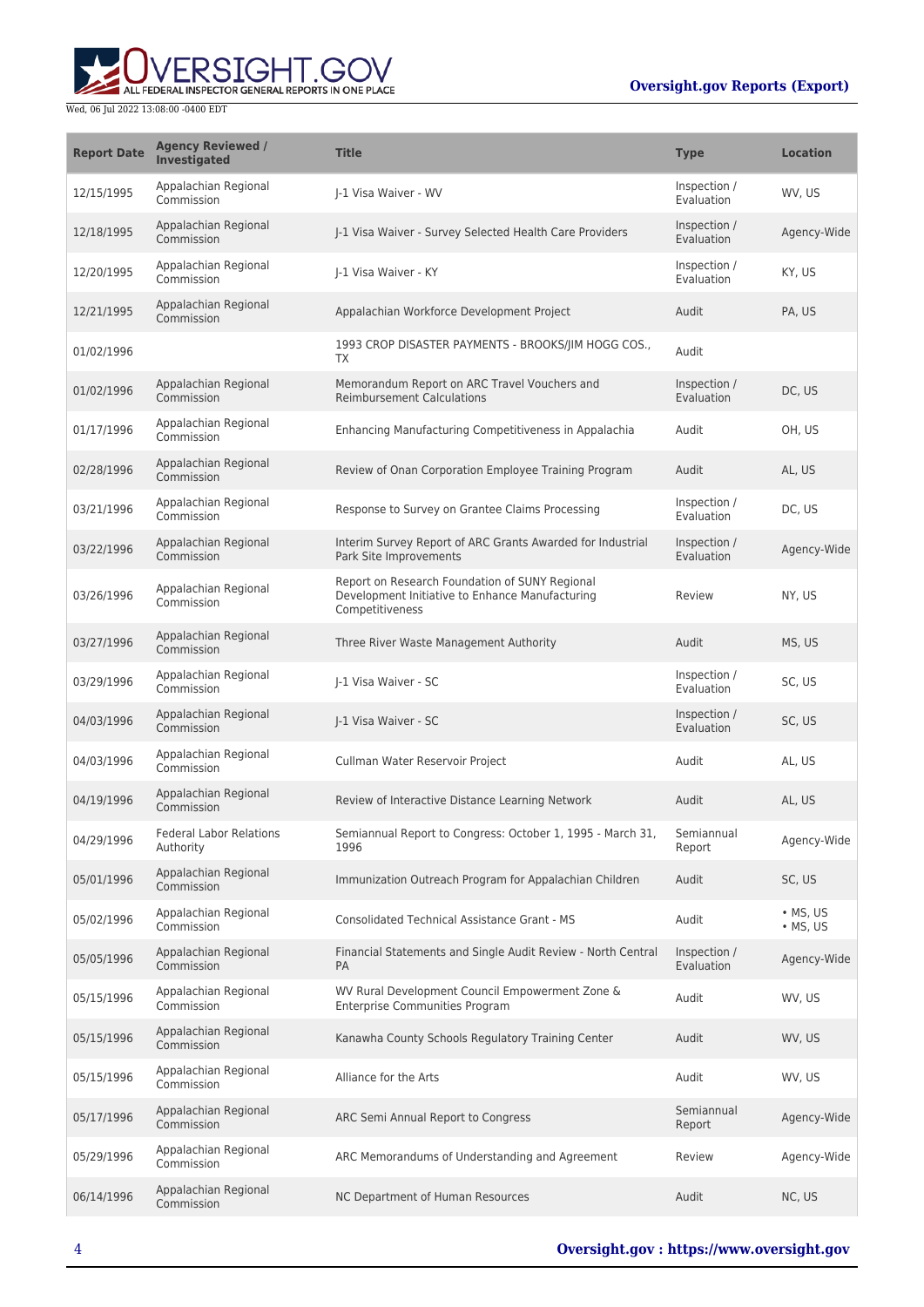

| <b>Report Date</b> | <b>Agency Reviewed /</b><br>Investigated | <b>Title</b>                                                                                      | <b>Type</b>                | <b>Location</b>                  |
|--------------------|------------------------------------------|---------------------------------------------------------------------------------------------------|----------------------------|----------------------------------|
| 07/12/1996         | Appalachian Regional<br>Commission       | Towns County Drop-out Prevention Project                                                          | Audit                      | GA, US                           |
| 07/19/1996         | Appalachian Regional<br>Commission       | Murray County Apprenticeship Program                                                              | Audit                      | GA, US                           |
| 07/25/1996         | Appalachian Regional<br>Commission       | Volunteers for Communities Program                                                                | Audit                      | VA, US                           |
| 07/30/1996         | Appalachian Regional<br>Commission       | Consolidated Technical Assistance Grant - PA                                                      | Audit                      | PA, US                           |
| 07/31/1996         | Appalachian Regional<br>Commission       | Whitfield County Apprenticeship Program                                                           | Audit                      | GA, US                           |
| 07/31/1996         | Appalachian Regional<br>Commission       | <b>Review of Status of Service Contracts</b>                                                      | Review                     | DC, US                           |
| 08/01/1996         | Appalachian Regional<br>Commission       | Controls over Contracts/Grants with Expired Performance<br>Periods                                | Review                     | DC, US                           |
| 08/02/1996         | Appalachian Regional<br>Commission       | I-1 Visa Waiver - GA                                                                              | Inspection /<br>Evaluation | GA, US                           |
| 08/16/1996         | Appalachian Regional<br>Commission       | Southern Technology Council                                                                       | Review                     | Agency-Wide                      |
| 08/16/1996         | Appalachian Regional<br>Commission       | Southern Growth Policies Board                                                                    | Audit                      | Agency-Wide                      |
| 08/16/1996         | Appalachian Regional<br>Commission       | Southern Technology Council                                                                       | Review                     | Agency-Wide                      |
| 08/27/1996         | Appalachian Regional<br>Commission       | Digitization of Cadastral Maps                                                                    | Review                     | VA, US                           |
| 08/27/1996         | Appalachian Regional<br>Commission       | Southern Tier East Regional Development Board - NY                                                | Audit                      | NY, US                           |
| 08/28/1996         | Appalachian Regional<br>Commission       | MD Department of Business and Economic Development                                                | Audit                      | MD, US                           |
| 08/28/1996         | Appalachian Regional<br>Commission       | Report of Applying Agreed-Upon Procedures - MD Department<br>of Business and Economic Development | Audit                      | MD, US                           |
| 08/30/1996         | Appalachian Regional<br>Commission       | LDD and the Multi-County Shared and Distributed GIS System                                        | Audit                      | VA, US                           |
| 09/08/1996         |                                          | EMERGENCY FEED PROGRAM IN TEXAS                                                                   | Audit                      |                                  |
| 09/11/1996         | Appalachian Regional<br>Commission       | Report of Applying Agreed-Upon Procedures - Concord College Audit                                 |                            | WV. US                           |
| 09/17/1996         | Appalachian Regional<br>Commission       | Local Affiliate Matching Grant Program                                                            | Audit                      | KY, US                           |
| 09/23/1996         | Appalachian Regional<br>Commission       | Memorandum Report on the Review of the Regional VI<br>Planning and Development Council            | Audit                      | WV, US                           |
| 09/30/1996         | Appalachian Regional<br>Commission       | I-1 Visa Waiver - MS                                                                              | Inspection /<br>Evaluation | $\cdot$ TN, US<br>$\cdot$ TN, US |
| 09/30/1996         | Appalachian Regional<br>Commission       | America's Scenic Triangle Tourism Inititative                                                     | Audit                      | TN, US                           |
| 09/30/1996         | Appalachian Regional<br>Commission       | Enterprise Development Program                                                                    | Audit                      | PA, US                           |
| 09/30/1996         | Appalachian Regional<br>Commission       | Accelerated Grinder Trainer Program                                                               | Audit                      | PA, US                           |
| 09/30/1996         | Appalachian Regional<br>Commission       | Administrative Grant and Enterprise Development Grant                                             | Audit                      | PA, US                           |
| 10/01/1996         | Appalachian Regional<br>Commission       | Review of Jesse Owens Memorial Park Project                                                       | Review                     | AL, US                           |
| 10/10/1996         | Appalachian Regional<br>Commission       | Review of Tourism Project                                                                         | Audit                      | MS, US                           |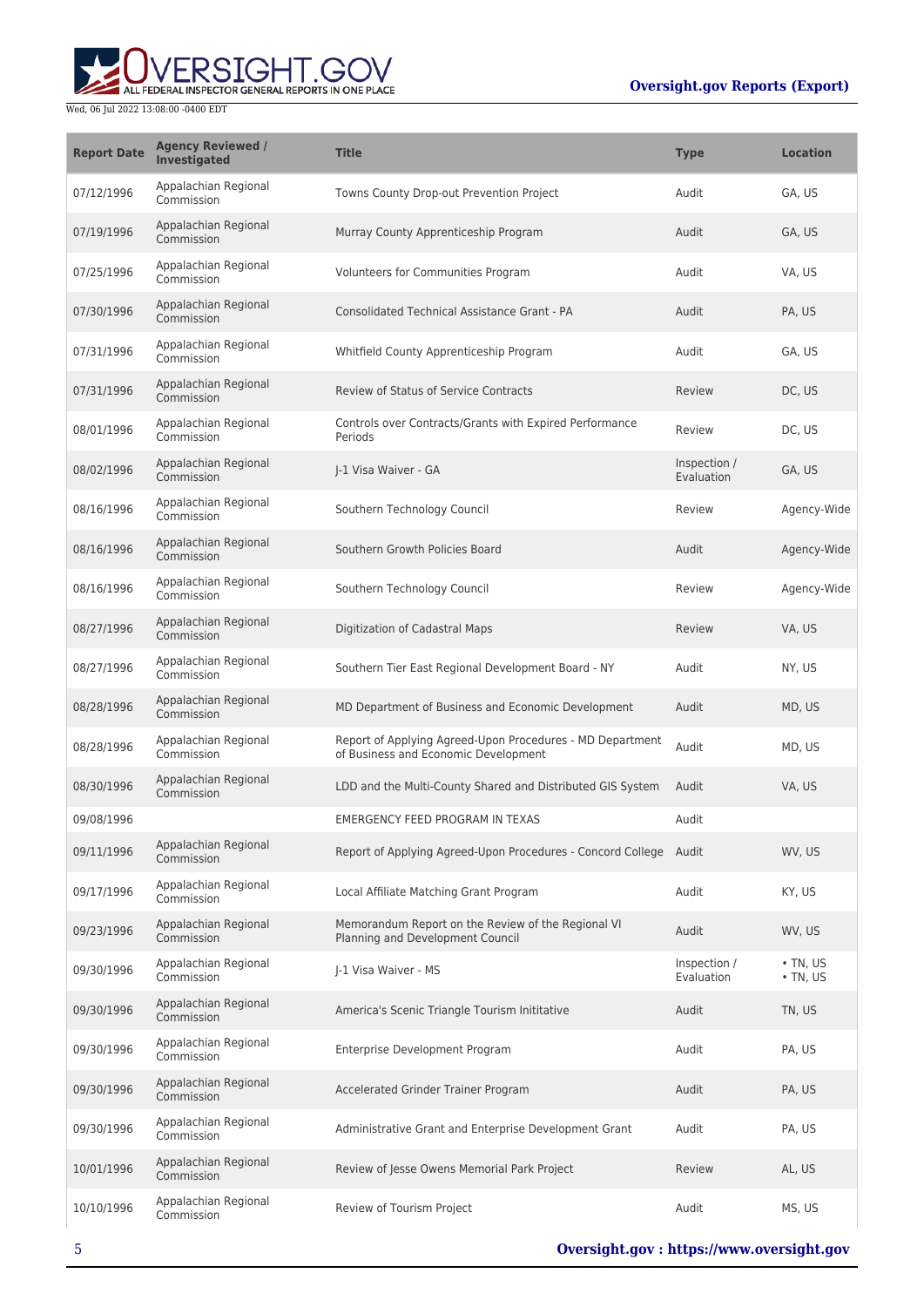

| <b>Report Date</b> | <b>Agency Reviewed /</b><br><b>Investigated</b> | <b>Title</b>                                                                        | <b>Type</b>                | <b>Location</b> |
|--------------------|-------------------------------------------------|-------------------------------------------------------------------------------------|----------------------------|-----------------|
| 10/11/1996         | Appalachian Regional<br>Commission              | Implementation of the Family Center                                                 | Audit                      | PA, US          |
| 10/15/1996         | Appalachian Regional<br>Commission              | Alliance for Manufacturing Competitiveness Phase II                                 | Audit                      | NY, US          |
| 10/18/1996         | Appalachian Regional<br>Commission              | Municipal Partnership Demonstration                                                 | Audit                      | NY, US          |
| 10/18/1996         | Appalachian Regional<br>Commission              | Rail Line Preservation                                                              | Audit                      | NY, US          |
| 10/18/1996         | Appalachian Regional<br>Commission              | Southern Tier West Regional Planning and Development                                | Audit                      | NY, US          |
| 10/22/1996         | Appalachian Regional<br>Commission              | J-1 Visa Waiver - MS                                                                | Inspection /<br>Evaluation | Agency-Wide     |
| 10/25/1996         | Appalachian Regional<br>Commission              | J-1 Waiver Program MDO Medical Services, Inc.                                       | Inspection /<br>Evaluation | Agency-Wide     |
| 10/25/1996         | Appalachian Regional<br>Commission              | <b>Housing Technical Assistance</b>                                                 | Audit                      | NY, US          |
| 10/29/1996         | Appalachian Regional<br>Commission              | Memorandum on Concord College WV                                                    | Audit                      | WV, US          |
| 10/31/1996         | <b>Federal Labor Relations</b><br>Authority     | Semiannual Report to Congress: April 1, 1996 - September 30,<br>1996                | Semiannual<br>Report       | Agency-Wide     |
| 11/01/1996         | Appalachian Regional<br>Commission              | J-1 Visa Waiver - SC                                                                | Inspection /<br>Evaluation | SC, US          |
| 11/29/1996         | Appalachian Regional<br>Commission              | ARC Semi Annual Report to Congress                                                  | Semiannual<br>Report       | Agency-Wide     |
| 12/23/1996         | Appalachian Regional<br>Commission              | Development of long term strategic for economic<br>development                      | Audit                      | KY, US          |
| 01/07/1997         | Appalachian Regional<br>Commission              | Review of Equipment Purchase with ARC Grant Funds                                   | Inspection /<br>Evaluation | SC, US          |
| 01/14/1997         | Appalachian Regional<br>Commission              | Newborn Screening Project                                                           | Audit                      | AL, US          |
| 01/28/1997         | Appalachian Regional<br>Commission              | Home Health Telecommunications Project & Nurse<br>Practitioner Telemedicine Project | Audit                      | SC, US          |
| 02/18/1997         | Appalachian Regional<br>Commission              | J-1 Visa Waiver - KY                                                                | Inspection /<br>Evaluation | KY, US          |
| 02/20/1997         | Appalachian Regional<br>Commission              | Report on Applying Agreed Upon Procedures to NC<br>Department of Administration     | Audit                      | NC, US          |
| 02/20/1997         | Appalachian Regional<br>Commission              | Report of Applying Agreed-Upon Procedures - NC Department<br>of Administration      | Audit                      | NC, US          |
| 03/03/1997         | Appalachian Regional<br>Commission              | Cooperative Tourism Marketing Program to Attract German<br><b>Travelers</b>         | Audit                      | OH, US          |
| 03/12/1997         | Appalachian Regional<br>Commission              | Heritage Corridor Project                                                           | Audit                      | SC, US          |
| 03/19/1997         | Appalachian Regional<br>Commission              | Development Support System                                                          | Audit                      | SC, US          |
| 03/19/1997         | Appalachian Regional<br>Commission              | Library Telecommunications/Computer Network Project                                 | Audit                      | SC, US          |
| 03/26/1997         | Appalachian Regional<br>Commission              | Update Report on Controls and Contacts with Expired<br>Performance Periods          | Inspection /<br>Evaluation | DC, US          |
| 04/28/1997         | Appalachian Regional<br>Commission              | Community Oriented Health Care Project - Financial<br>Statement                     | Audit                      | WV, US          |
| 04/28/1997         | Appalachian Regional<br>Commission              | Land Use Plan                                                                       | Audit                      | PA, US          |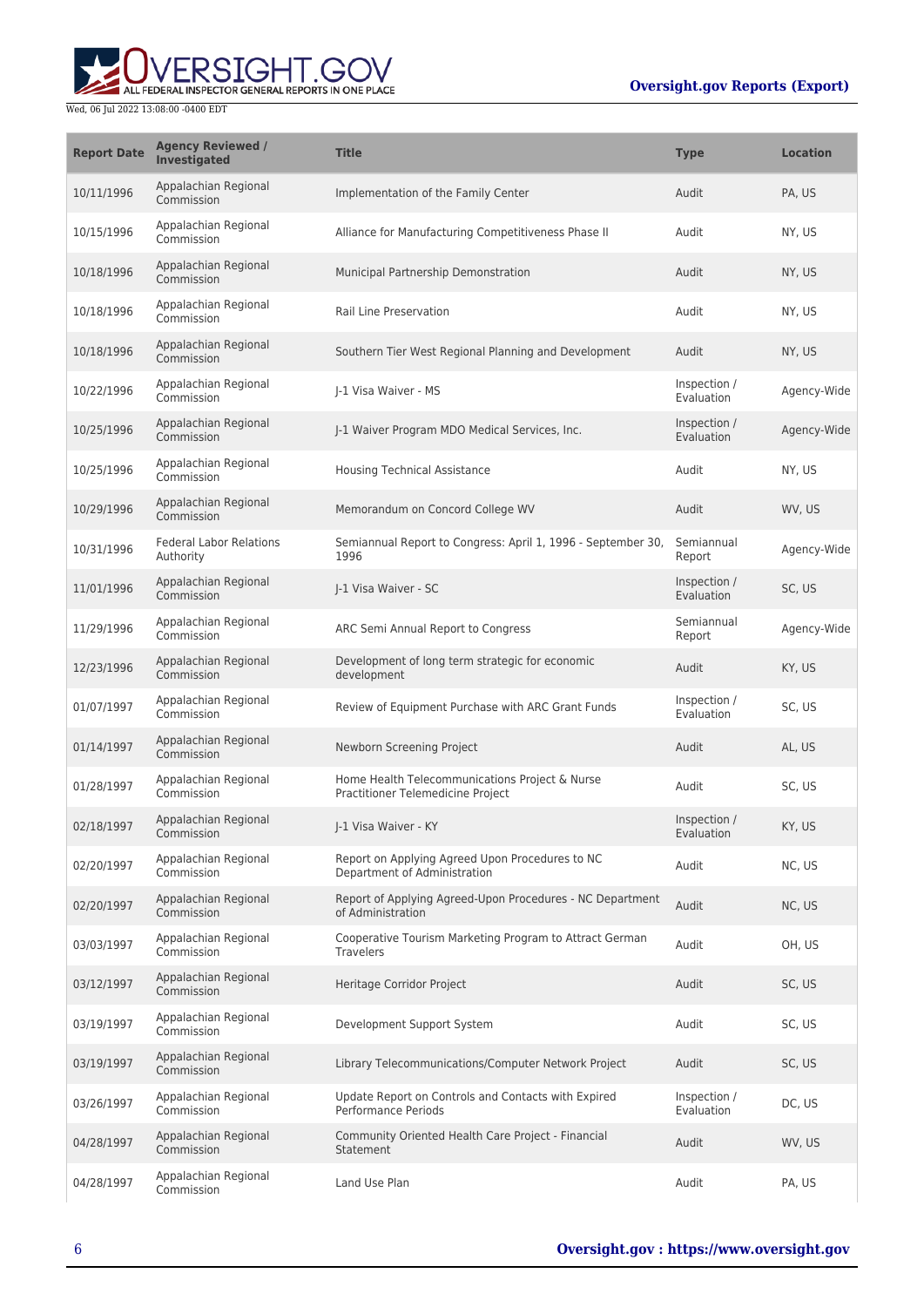# ALL FEDERAL INSPECTOR GENERAL REPORTS IN ONE PLACE Wed, 06 Jul 2022 13:08:00 -0400 EDT

| <b>Report Date</b> | <b>Agency Reviewed /</b><br><b>Investigated</b> | <b>Title</b>                                                                 | <b>Type</b>                | <b>Location</b> |
|--------------------|-------------------------------------------------|------------------------------------------------------------------------------|----------------------------|-----------------|
| 04/28/1997         | Appalachian Regional<br>Commission              | Geotechnical Study for Construction of the Crystal Lake Dam<br>and Reservoir | Audit                      | KY, US          |
| 04/28/1997         | Appalachian Regional<br>Commission              | The Launching Pad - A Business Planning Center                               | Audit                      | KY, US          |
| 04/30/1997         | <b>Federal Labor Relations</b><br>Authority     | Semiannual Report to Congress: October 1, 1996 - March 31,<br>1997           | Semiannual<br>Report       | Agency-Wide     |
| 05/07/1997         | Appalachian Regional<br>Commission              | Technology Learning Center for Workforce Academy                             | Audit                      | GA, US          |
| 05/15/1997         | Appalachian Regional<br>Commission              | Technology for Literacy Program Phase II                                     | Audit                      | GA, US          |
| 05/22/1997         | Appalachian Regional<br>Commission              | ARC Semi Annual Report to Congress                                           | Semiannual<br>Report       | Agency-Wide     |
| 05/27/1997         | Appalachian Regional<br>Commission              | MD Department of Transportation State Highway<br>Administration              | Audit                      | MD, US          |
| 07/02/1997         | Appalachian Regional<br>Commission              | Development of a Strategic Vision for the Economy of the<br>state            | Audit                      | TN, US          |
| 07/09/1997         | Appalachian Regional<br>Commission              | Technology 2020                                                              | Audit                      | TN, US          |
| 07/21/1997         | Appalachian Regional<br>Commission              | Consolidated Technical Assistance Grant - KY                                 | Audit                      | KY, US          |
| 07/25/1997         | Appalachian Regional<br>Commission              | KY Appalachia Task Force Strategic Planning Initiative                       | Audit                      | KY, US          |
| 07/29/1997         | Appalachian Regional<br>Commission              | Enhancing Microcomputer Capacity for Improved Capital<br>Planning            | Audit                      | NY, US          |
| 07/31/1997         | Appalachian Regional<br>Commission              | Rural NY Health Network Project                                              | Audit                      | NY, US          |
| 08/04/1997         | Appalachian Regional<br>Commission              | Regional Geographic Information System                                       | Audit                      | PA, US          |
| 08/04/1997         | Appalachian Regional<br>Commission              | Sustainable Communities Initiative                                           | Audit                      | KY, US          |
| 08/13/1997         | Appalachian Regional<br>Commission              | Advanced Manufacturing Resource Center                                       | Audit                      | NY, US          |
| 08/21/1997         | Appalachian Regional<br>Commission              | Memorandum Report on Contracting and Procurement<br>Practices                | Audit                      | PA, US          |
| 08/27/1997         | Appalachian Regional<br>Commission              | Base Quality System Development and Implementation<br>Project                | Audit                      | NY, US          |
| 09/10/1997         | Appalachian Regional<br>Commission              | J-1 Visa Waiver - AL                                                         | Inspection /<br>Evaluation | AL, US          |
| 09/16/1997         | Appalachian Regional<br>Commission              | Status of Chautaugua County Industrial Development Agency                    | Audit                      | Agency-Wide     |
| 09/23/1997         | Appalachian Regional<br>Commission              | Workforce Development Project                                                | Audit                      | PA, US          |
| 09/23/1997         | Appalachian Regional<br>Commission              | State Wide Manufacturing Marketing Network                                   | Audit                      | PA, US          |
| 09/30/1997         | Appalachian Regional<br>Commission              | J-1 Visa Waiver - WV                                                         | Inspection /<br>Evaluation | WV, US          |
| 10/21/1997         | Appalachian Regional<br>Commission              | ARC FY 2007 Financial Management System                                      | Inspection /<br>Evaluation | DC, US          |
| 10/31/1997         | <b>Federal Labor Relations</b><br>Authority     | Semiannual Report to Congress: April 1, 1997 - September 30,<br>1997         | Semiannual<br>Report       | Agency-Wide     |
| 11/18/1997         | Appalachian Regional<br>Commission              | Review of Northeast AL Manufacturing Technology<br>Consortium                | Audit                      | AL, US          |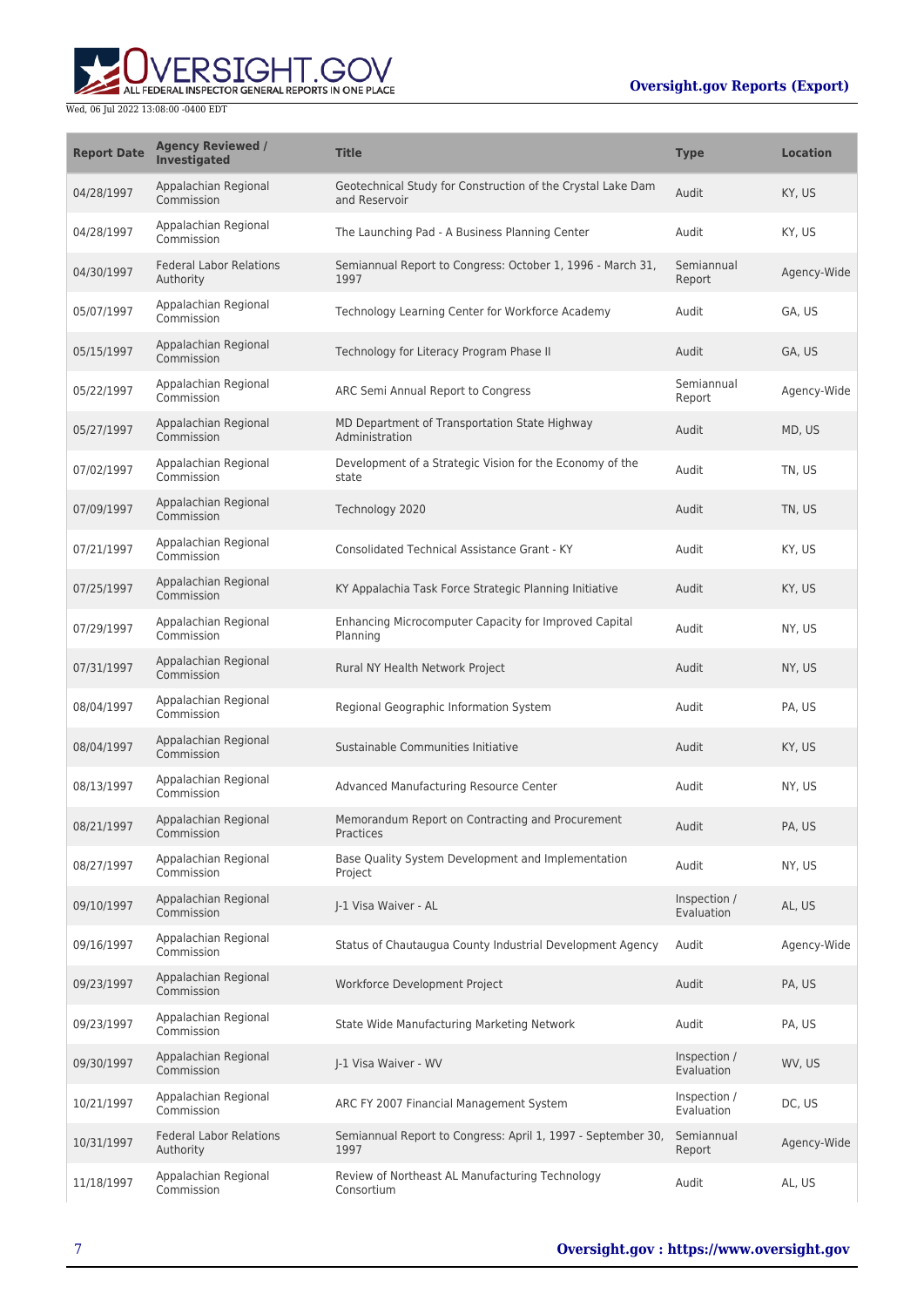

| <b>Report Date</b> | <b>Agency Reviewed /</b><br><b>Investigated</b> | <b>Title</b>                                                                                 | <b>Type</b>                | <b>Location</b> |
|--------------------|-------------------------------------------------|----------------------------------------------------------------------------------------------|----------------------------|-----------------|
| 11/20/1997         | Appalachian Regional<br>Commission              | Distance Learning Expansion Project                                                          | Audit                      | MD, US          |
| 11/20/1997         | Appalachian Regional<br>Commission              | Integrated Microscope Facility                                                               | Audit                      | MD, US          |
| 11/25/1997         | Appalachian Regional<br>Commission              | ARC Semi Annual Report to Congress                                                           | Semiannual<br>Report       | Agency-Wide     |
| 11/27/1997         | Appalachian Regional<br>Commission              | High Performance Computing Equipment for Industry and<br>Academia                            | Audit                      | MD, US          |
| 12/18/1997         | Appalachian Regional<br>Commission              | Consolidated Technical Assistance Grant - PA                                                 | Audit                      | PA, US          |
| 12/31/1997         | Appalachian Regional<br>Commission              | Tri-County Council for Western MD                                                            | Audit                      | MD, US          |
| 01/08/1998         | Appalachian Regional<br>Commission              | Review of Leadership and Civic Infrastructure Initiative Project Audit                       |                            | MS, US          |
| 01/12/1998         | Appalachian Regional<br>Commission              | Technology Development Incubator                                                             | Audit                      | SC, US          |
| 01/13/1998         | Appalachian Regional<br>Commission              | <b>Consolidated Technical Assistance Grant - TN</b>                                          | Audit                      | TN, US          |
| 01/16/1998         | Appalachian Regional<br>Commission              | International Business Development in Appalachia TN                                          | Audit                      | TN, US          |
| 02/02/1998         | Appalachian Regional<br>Commission              | Internal Strategic Planning                                                                  | Audit                      | AL, US          |
| 02/04/1998         | Appalachian Regional<br>Commission              | J-1 Visa Waiver - NC                                                                         | Inspection /<br>Evaluation | Agency-Wide     |
| 02/13/1998         | Appalachian Regional<br>Commission              | Morehead State University/St. Clair Medical Center Child Care<br>Center                      | Audit                      | GA, US          |
| 02/13/1998         | Appalachian Regional<br>Commission              | Historic Resource Development Project                                                        | Audit                      | KY, US          |
| 02/26/1998         | Appalachian Regional<br>Commission              | Report of Applying Agreed-Upon Procedures - Appalachian<br>School of Law                     | Audit                      | VA, US          |
| 02/26/1998         | Appalachian Regional<br>Commission              | VA Department of Housing and Community Development                                           | Audit                      | VA, US          |
| 02/28/1998         | Office of Personnel<br>Management               | Report on the Use of Silent PPOs In The Federal Employees<br>Health Benefits Program         | Other                      |                 |
| 03/10/1998         | Appalachian Regional<br>Commission              | Marketing and Business Expansion Program                                                     | Audit                      | PA. US          |
| 03/11/1998         | Appalachian Regional<br>Commission              | Report of Applying Agreed-Upon Procedures                                                    | Audit                      | WV, US          |
| 03/12/1998         | Appalachian Regional<br>Commission              | Manufacturing Assistance Center                                                              | Audit                      | PA, US          |
| 03/13/1998         | Appalachian Regional<br>Commission              | Clay County Board of Health                                                                  | Audit                      | WV, US          |
| 03/16/1998         | Appalachian Regional<br>Commission              | J-1 Visa Waiver - TN                                                                         | Inspection /<br>Evaluation | Agency-Wide     |
| 03/17/1998         | Appalachian Regional<br>Commission              | Report of Applying Agreed-Upon Procedures - The Economic<br>Planning and Development Council | Audit                      | PA, US          |
| 03/18/1998         | Appalachian Regional<br>Commission              | J-1 Visa Waiver - GA                                                                         | Inspection /<br>Evaluation | GA, US          |
| 03/20/1998         | Appalachian Regional<br>Commission              | Report of Applying Agreed-Upon Procedures - The PA State<br>University                       | Audit                      | PA, US          |
| 03/25/1998         | Appalachian Regional<br>Commission              | Textile and Carpet Information Exchange Service<br>Demonstration                             | Audit                      | GA, US          |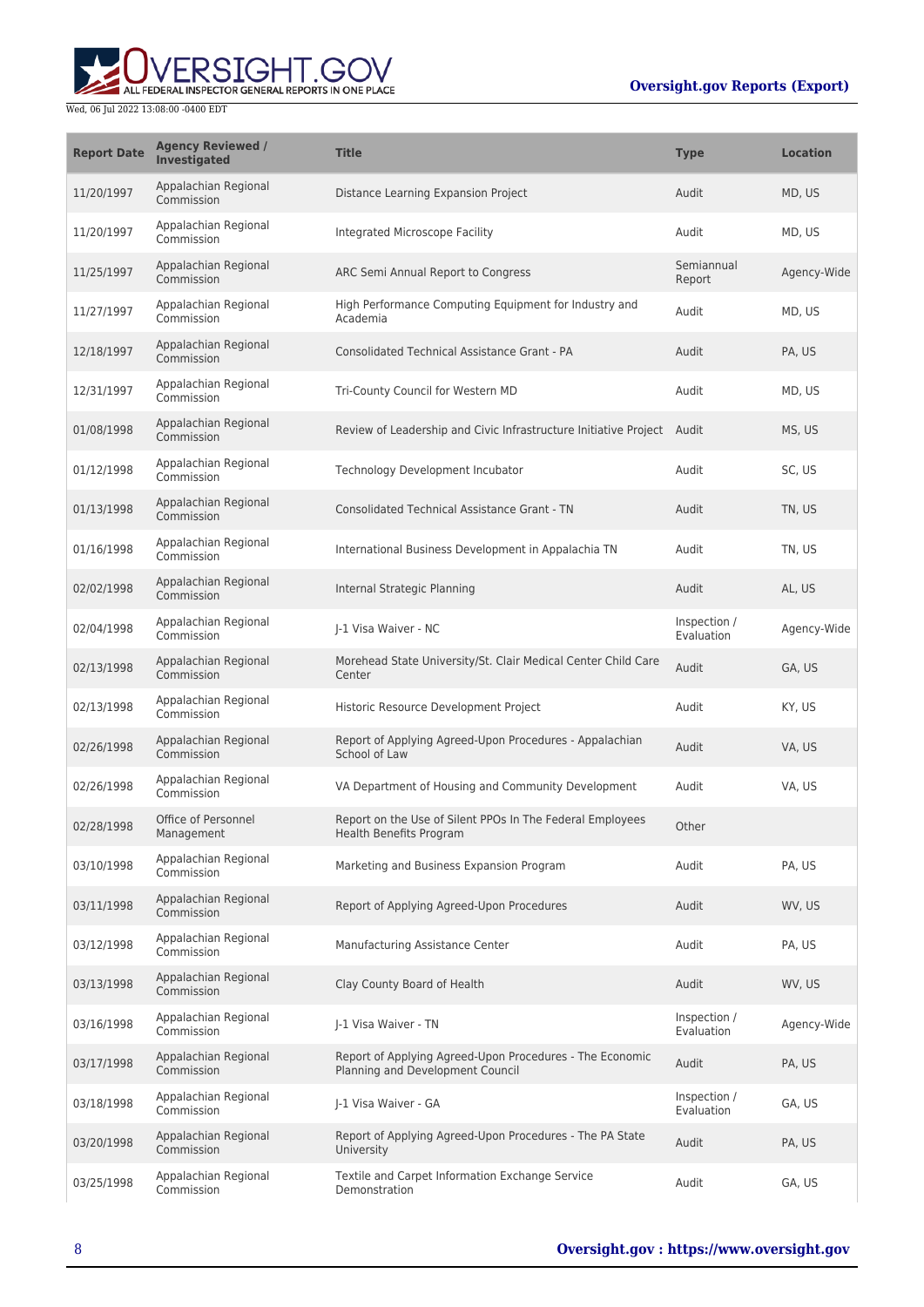

| <b>Report Date</b> | <b>Agency Reviewed /</b><br><b>Investigated</b> | <b>Title</b>                                                                        | <b>Type</b>                | <b>Location</b> |
|--------------------|-------------------------------------------------|-------------------------------------------------------------------------------------|----------------------------|-----------------|
| 03/26/1998         | Appalachian Regional<br>Commission              | Survey Report of ARC Grants Awarded for infrastructure<br>Project                   | Inspection /<br>Evaluation | DC, US          |
| 03/31/1998         | Appalachian Regional<br>Commission              | Customized Industrial Training                                                      | Audit                      | TN, US          |
| 03/31/1998         | Appalachian Regional<br>Commission              | DeKalb Solid Waste Landfill                                                         | Audit                      | MS, US          |
| 03/31/1998         | Appalachian Regional<br>Commission              | Kemper County Lake Assess Road                                                      | Audit                      | MS, US          |
| 03/31/1998         | Appalachian Regional<br>Commission              | Community Oriented Health Care Project                                              | Audit                      | WV, US          |
| 04/08/1998         | Appalachian Regional<br>Commission              | Report of Applying Agreed-Upon Procedures - Fay-Penn<br>Economic CouncilDecelopment | Audit                      | PA, US          |
| 04/13/1998         | <b>Federal Labor Relations</b><br>Authority     | Semiannual Report to Congress: October 1, 1997 - March 31,<br>1998                  | Semiannual<br>Report       | Agency-Wide     |
| 04/15/1998         | Appalachian Regional<br>Commission              | Deleware-Chenango-Madison-Otsego Career Academy                                     | Audit                      | NY, US          |
| 04/15/1998         | Appalachian Regional<br>Commission              | Northwest PA Regional Planning and Development<br>Commission                        | Audit                      | PA, US          |
| 04/15/1998         | Appalachian Regional<br>Commission              | Phase I, Equipment Project                                                          | Audit                      | KY, US          |
| 04/17/1998         | Appalachian Regional<br>Commission              | <b>Big Sandy Telecommunications Center Phases I</b>                                 | Audit                      | KY, US          |
| 04/24/1998         | Appalachian Regional<br>Commission              | Internationalization of KY Appalachian Counties                                     | Audit                      | KY, US          |
| 04/30/1998         | Appalachian Regional<br>Commission              | ARC Semi Annual Report to Congress                                                  | Semiannual<br>Report       | Agency-Wide     |
| 05/04/1998         | Appalachian Regional<br>Commission              | International Development Enhancement and Expansion<br>Project                      | Audit                      | WV, US          |
| 05/20/1998         | Appalachian Regional<br>Commission              | North GA Waste Management Project                                                   | Audit                      | GA, US          |
| 06/01/1998         | Appalachian Regional<br>Commission              | AL Export - A Targeted Export Assistance and Management<br><b>Training Program</b>  | Audit                      | AL, US          |
| 06/17/1998         | Appalachian Regional<br>Commission              | I-1 Visa Waiver - VA                                                                | Inspection /<br>Evaluation | Agency-Wide     |
| 06/18/1998         | Appalachian Regional<br>Commission              | J-1 Visa Waiver - AL                                                                | Inspection /<br>Evaluation | Agency-Wide     |
| 07/07/1998         | Appalachian Regional<br>Commission              | J-1 Visa Waiver - KY                                                                | Inspection /<br>Evaluation | Agency-Wide     |
| 08/07/1998         | Appalachian Regional<br>Commission              | Consolidated Technical Assistance Grant - OH                                        | Audit                      | OH, US          |
| 08/10/1998         | Appalachian Regional<br>Commission              | J-1 Visa Waiver - OH                                                                | Inspection /<br>Evaluation | Agency-Wide     |
| 08/19/1998         | Appalachian Regional<br>Commission              | Interagency Day Care Center Project                                                 | Audit                      | OH, US          |
| 08/25/1998         | Appalachian Regional<br>Commission              | Controls over Contracts/Grants with Expired Performance<br>Periods                  | Inspection /<br>Evaluation | DC, US          |
| 09/22/1998         | Appalachian Regional<br>Commission              | Rural Action Leadership and Civic Development Inititative                           | Audit                      | OH, US          |
| 09/22/1998         | Appalachian Regional<br>Commission              | Review of Funds for Appalachian Industrial Retraining                               | Audit                      | OH, US          |
| 10/06/1998         | Appalachian Regional<br>Commission              | J-1 Visa Waiver - PA                                                                | Inspection /<br>Evaluation | Agency-Wide     |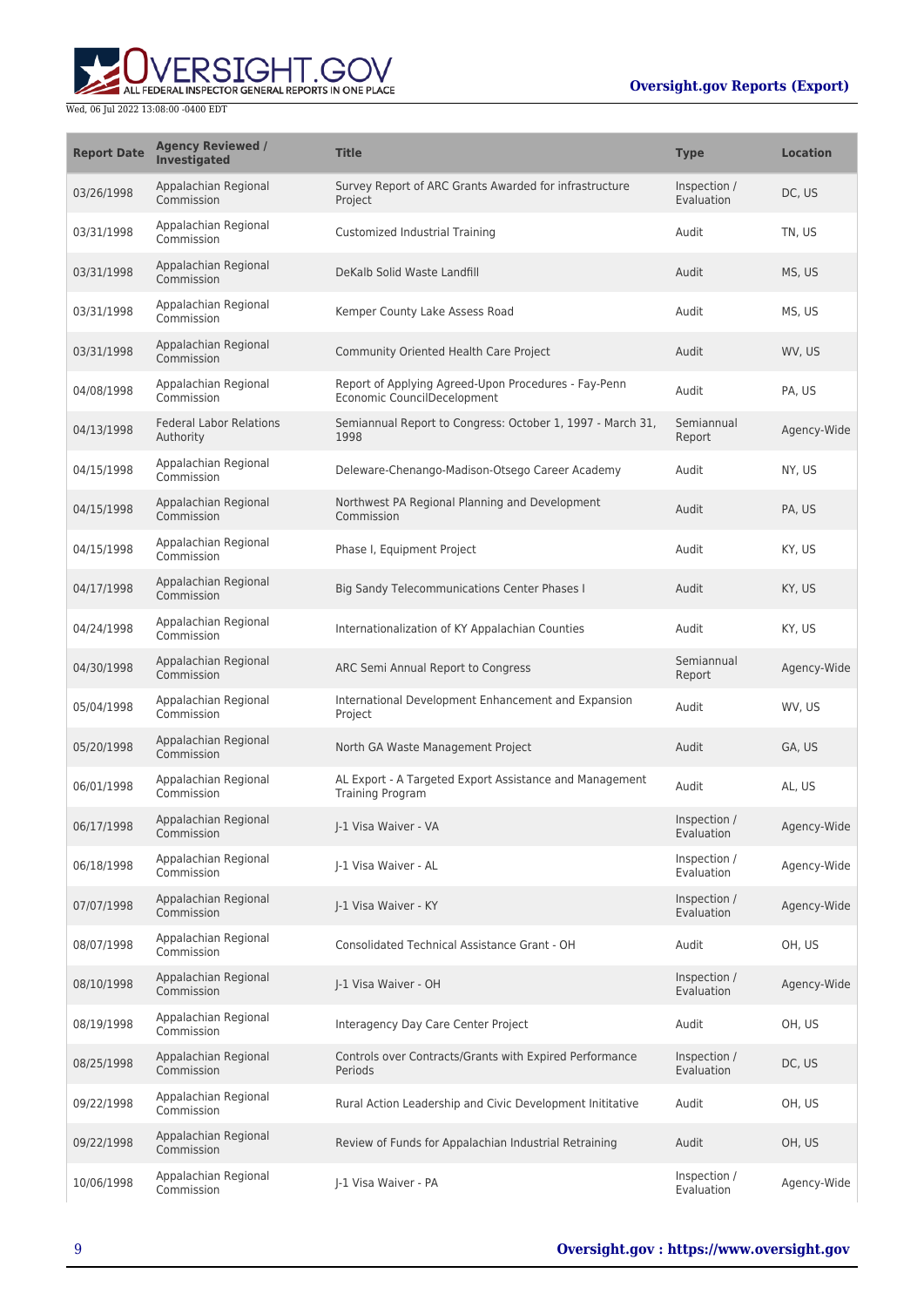# UVERSIGHT.GOV

| <b>Report Date</b> | <b>Agency Reviewed /</b><br><b>Investigated</b> | <b>Title</b>                                                                                                                   | <b>Type</b>                | <b>Location</b>              |
|--------------------|-------------------------------------------------|--------------------------------------------------------------------------------------------------------------------------------|----------------------------|------------------------------|
| 10/15/1998         | Appalachian Regional<br>Commission              | I-1 Visa Waiver - NY                                                                                                           | Inspection /<br>Evaluation | Agency-Wide                  |
| 10/30/1998         | <b>Federal Labor Relations</b><br>Authority     | Semiannual Report to Congress: April 1, 1998 - September 30,<br>1998                                                           | Semiannual<br>Report       | Agency-Wide                  |
| 11/20/1998         | Appalachian Regional<br>Commission              | Enhancement of Business School Technology                                                                                      | Audit                      | MD, US                       |
| 11/20/1998         | Appalachian Regional<br>Commission              | Tri-Cities Appalachian International Trading Network                                                                           | Audit                      | TN, US                       |
| 11/20/1998         | Appalachian Regional<br>Commission              | ARC Semi Annual Report to Congress                                                                                             | Semiannual<br>Report       | Agency-Wide                  |
| 12/02/1998         | Appalachian Regional<br>Commission              | Appalachian International Business Center                                                                                      | Audit                      | NC, US                       |
| 02/23/1999         | Appalachian Regional<br>Commission              | <b>Consolidated Technical Assistance Grant - MS</b>                                                                            | Audit                      | $\bullet$ MS, US<br>• MS, US |
| 02/26/1999         | Appalachian Regional<br>Commission              | Review Report on Buckhorn Leadership Initiative                                                                                | Audit                      | KY, US                       |
| 03/10/1999         | Appalachian Regional<br>Commission              | Lake Cumberland Regional Justice and Victims Advocacy<br>Project                                                               | Audit                      | KY, US                       |
| 03/17/1999         | Appalachian Regional<br>Commission              | Controls over Contracts/Grants with Expired Performance<br>Periods                                                             | Inspection /<br>Evaluation | DC, US                       |
| 03/22/1999         | Appalachian Regional<br>Commission              | Review of Economic Development Information System                                                                              | Audit                      | SC, US                       |
| 03/22/1999         | Appalachian Regional<br>Commission              | Review of Telecommunications Adding Rural Counties to<br>AppNet                                                                | Audit                      | SC, US                       |
| 03/22/1999         | Appalachian Regional<br>Commission              | Review of Internet Training Facilities Project                                                                                 | Audit                      | SC, US                       |
| 03/24/1999         | Appalachian Regional<br>Commission              | Review of Science and Math to go Project                                                                                       | Audit                      | SC, US                       |
| 03/25/1999         | Appalachian Regional<br>Commission              | Review of the McCreary County Educational Development<br>Foundation                                                            | Audit                      | KY, US                       |
| 03/31/1999         | Office of Personnel<br>Management               | Semiannual Report to Congress October 1, 1998 - March 31,<br>1999                                                              | Semiannual<br>Report       | Agency-Wide                  |
| 03/31/1999         | Appalachian Regional<br>Commission              | Review of The Presbyterian Child Welfare Agency - Breathitt<br>Montessori Pre-School Relocation                                | Audit                      | KY, US                       |
| 03/31/1999         | Appalachian Regional<br>Commission              | Review of The Presbyterian Child Welfare Agency                                                                                | Audit                      | KY, US                       |
| 04/14/1999         | <b>Federal Labor Relations</b><br>Authority     | Management Letter- Reviewing and Revising Pre 1995<br>Delegations of Authority, Memoranda of Understanding and<br>Instructions | Other                      | Agency-Wide                  |
| 04/22/1999         | Appalachian Regional<br>Commission              | J-1 Visa Waiver - AL                                                                                                           | Inspection /<br>Evaluation | Agency-Wide                  |
| 04/30/1999         | Appalachian Regional<br>Commission              | <b>GA RLF</b>                                                                                                                  | Audit                      | GA, US                       |
| 04/30/1999         | <b>Federal Labor Relations</b><br>Authority     | Semiannual Report to Congress: October 1, 1998 - March 31,<br>1999                                                             | Semiannual<br>Report       | Agency-Wide                  |
| 05/05/1999         | Appalachian Regional<br>Commission              | Review of AL Strategic Plan for Telecommunications                                                                             | Audit                      | AL, US                       |
| 05/05/1999         | Appalachian Regional<br>Commission              | Review of Consolidated Technical Assistance Program                                                                            | Audit                      | AL, US                       |
| 05/14/1999         | Appalachian Regional<br>Commission              | Review of Debkilb County Tourism/Business Development<br>Center                                                                | Audit                      | AL, US                       |
| 05/26/1999         | Appalachian Regional<br>Commission              | Survey Report - Review of Jefferson County Distance Learning                                                                   | Audit                      | AL, US                       |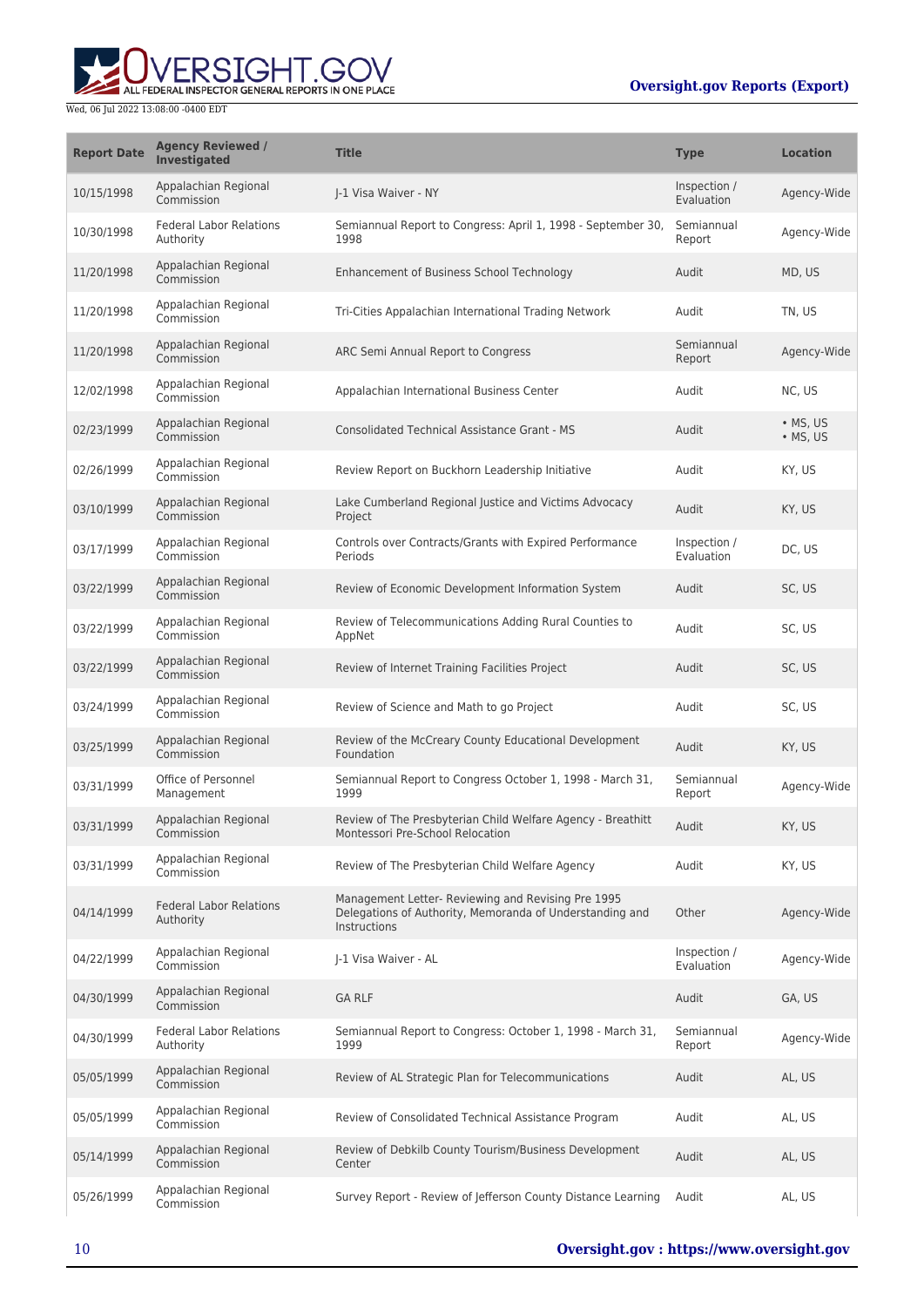

| <b>Report Date</b> | <b>Agency Reviewed /</b><br>Investigated    | <b>Title</b>                                                              | <b>Type</b>                | <b>Location</b> |
|--------------------|---------------------------------------------|---------------------------------------------------------------------------|----------------------------|-----------------|
| 06/02/1999         | Appalachian Regional<br>Commission          | ARC Semi Annual Report to Congress                                        | Semiannual<br>Report       | Agency-Wide     |
| 07/01/1999         | Appalachian Regional<br>Commission          | Review of Entrepreneurial Education Project                               | Audit                      | GA. US          |
| 07/01/1999         | Appalachian Regional<br>Commission          | <b>Consolidated Technical Assistance Grant - WV</b>                       | Audit                      | WV, US          |
| 07/08/1999         | Appalachian Regional<br>Commission          | Southwest Regional Jail/Industrial Park Water Project                     | Audit                      | WV. US          |
| 08/05/1999         | Appalachian Regional<br>Commission          | Survey of Timeliness of Claims Processing & Follow-up Action              | Inspection /<br>Evaluation | DC, US          |
| 08/25/1999         | Appalachian Regional<br>Commission          | I-1 Visa Waiver - NY                                                      | Inspection /<br>Evaluation | Agency-Wide     |
| 08/25/1999         | Appalachian Regional<br>Commission          | Training Tomorrow's Workforce                                             | Audit                      | KY, US          |
| 08/31/1999         | Appalachian Regional<br>Commission          | Northern Tier Regional Planning and Development Council                   | Audit                      | PA, US          |
| 08/31/1999         | Appalachian Regional<br>Commission          | TN Quality Award Alliance Global Market Development Phase<br>$\mathbf{H}$ | Audit                      | TN, US          |
| 09/03/1999         | Appalachian Regional<br>Commission          | <b>NC Technical Assistance</b>                                            | Audit                      | NC, US          |
| 09/15/1999         | Appalachian Regional<br>Commission          | PA Department of Community and Economic Development                       | Audit                      | PA, US          |
| 09/20/1999         | Appalachian Regional<br>Commission          | TN Regional Entrepreneurial initiative                                    | Audit                      | TN, US          |
| 09/24/1999         | Appalachian Regional<br>Commission          | Rockcastle County Economic Development Initiative                         | Audit                      | KY, US          |
| 09/29/1999         | Appalachian Regional<br>Commission          | Grant Agreement Expenditures Audit NC                                     | Audit                      | NC, US          |
| 09/30/1999         | Office of Personnel<br>Management           | Semiannual Report to Congress April 1, 1999 - September 30,<br>1999       | Semiannual<br>Report       | Agency-Wide     |
| 09/30/1999         | Appalachian Regional<br>Commission          | I-1 Visa Waiver - AL                                                      | Inspection /<br>Evaluation | Agency-Wide     |
| 09/30/1999         | Appalachian Regional<br>Commission          | Facilities Master Planning Project                                        | Audit                      | OH, US          |
| 09/30/1999         | Appalachian Regional<br>Commission          | Review of Rural Health and Wellness Program                               | Audit                      | KY, US          |
| 10/07/1999         | <b>Federal Labor Relations</b><br>Authority | Semiannual Report to Congress: April 1, 1999 - September 30,<br>1999      | Semiannual<br>Report       | Agency-Wide     |
| 10/20/1999         | Appalachian Regional<br>Commission          | OH University Southern Campus Technology Outreach Center                  | Audit                      | OH, US          |
| 10/20/1999         | Appalachian Regional<br>Commission          | Review of Welding Laboratory/Classroom Project                            | Audit                      | NY, US          |
| 10/22/1999         | Appalachian Regional<br>Commission          | Review of Wrap Around Child Care Project                                  | Audit                      | NY, US          |
| 10/27/1999         | Appalachian Regional<br>Commission          | Review of Southern Tier Rail Line Development Project                     | Audit                      | NY, US          |
| 10/27/1999         | Appalachian Regional<br>Commission          | Review of Rail line Preservation Project                                  | Audit                      | NY, US          |
| 10/28/1999         | Appalachian Regional<br>Commission          | Purchasing of Goods and Services                                          | Inspection /<br>Evaluation | DC, US          |
| 11/01/1999         | Appalachian Regional<br>Commission          | ARC Semi Annual Report to Congress                                        | Semiannual<br>Report       | Agency-Wide     |